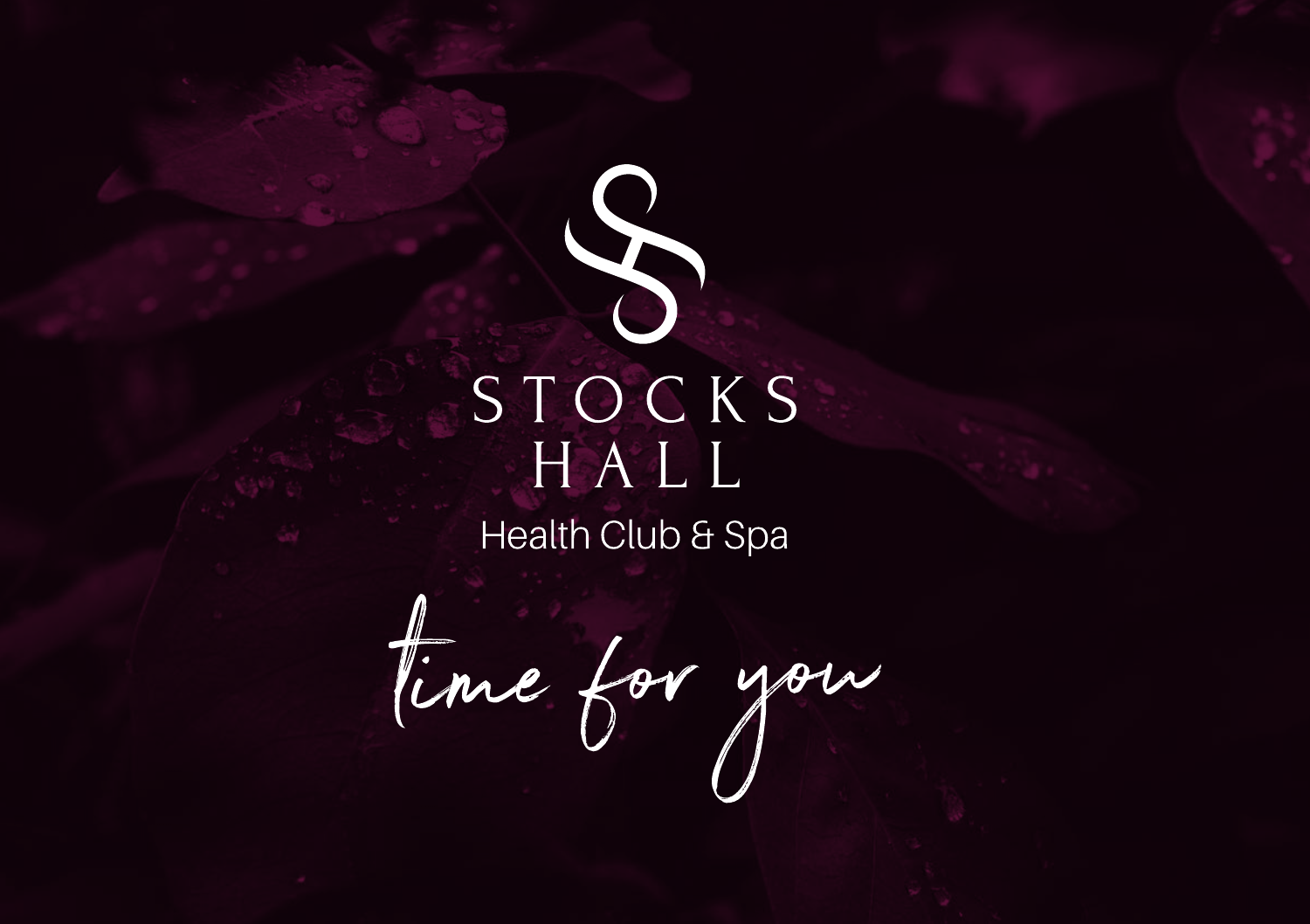time for you

Set in the beautiful village of Mawdesley we have a truly stunning rural location, whilst still being close to all the main towns and cities in the North West. Opened in 2020 we invite you to come and experience the truly 5 star facilities and surroundings that we offer.

Stocks Hall Spa is a place for you to indulge in a little 'me time' whether that's as a member of our exclusive health club, enjoying one of our luxury treatments or better still indulge in the most gratifying experience of all - a Spa Day. We're certain you'll love it here. Step out of your world and into ours.

Stocks Hall has been developed for you, what are you waiting for?

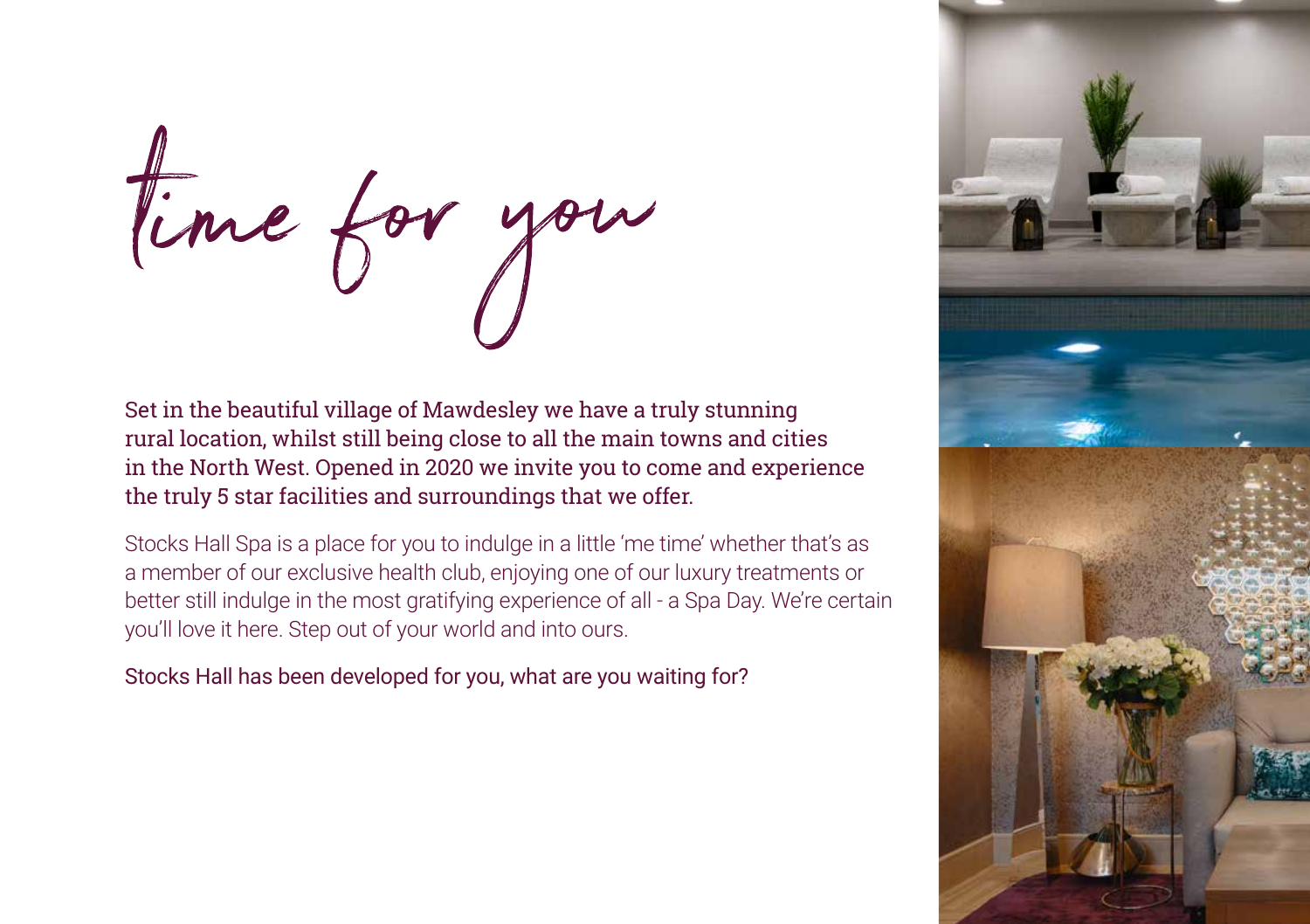

5 star facilities developed with you in mind

# Our fabulous facilities boast a spa experience like no other.

- » 16 metre pool
- » Sauna & steam room
- » Vitality spa pool
- » Relaxation lounge
- » Luxury changing facilities
- » Rasul
- » Heated loungers
- » 5 treatment rooms
- » Group exercise studio
- » Superb gym facilities
- » 40 cover bistro
- » Outdoor Hot tub
- » Outdoor sunken terrace with heated seating
- » Outdoor heated restaurant and bar terrace



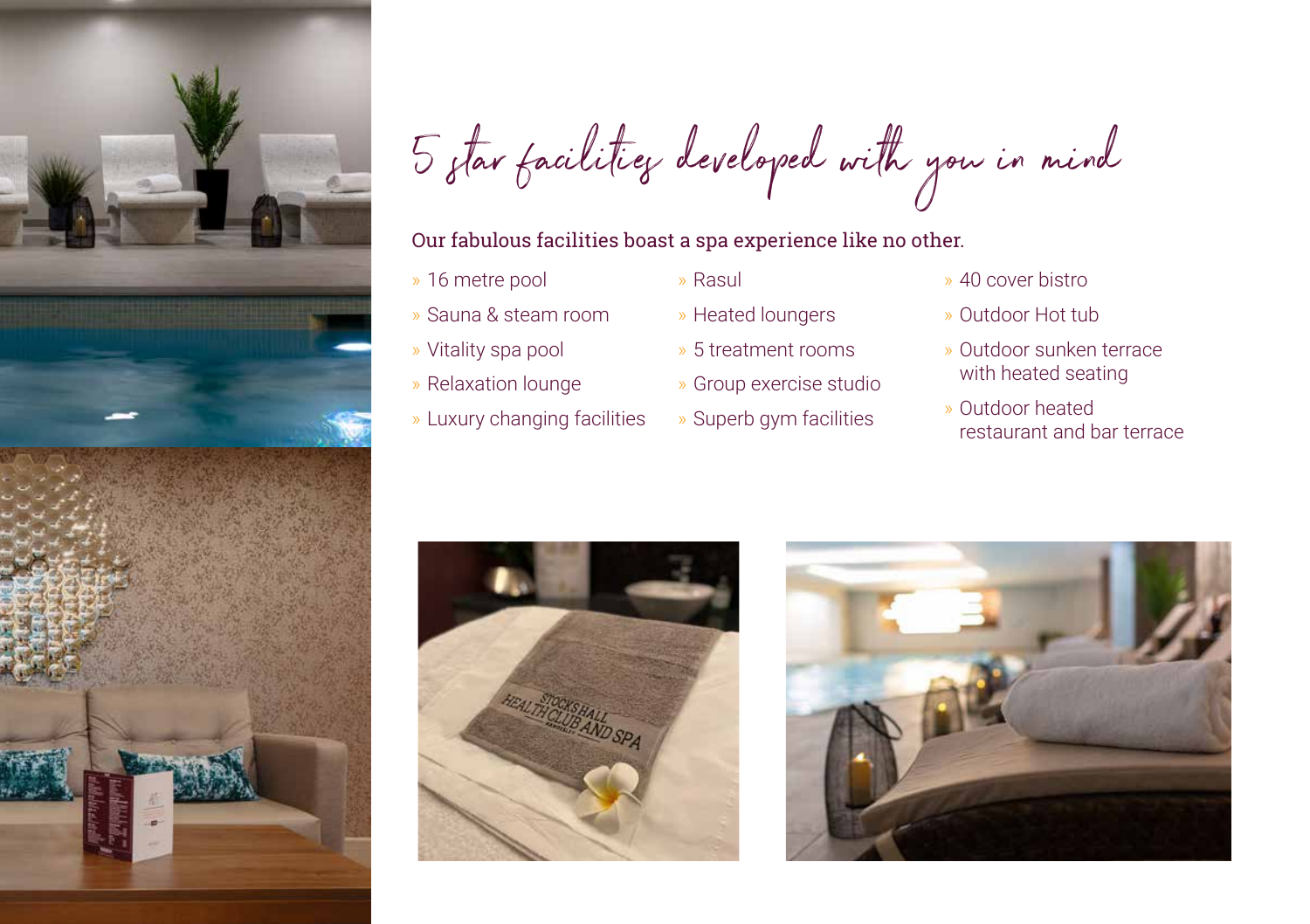Overnight stays

Couples One Night Spa Break Mon-Thu £145 l Fri-Sun £175 Per person (2 minimum)

- » One night's bed and breakfast in a self catering apartment
- » A choice of 2 x 25 minute treatments from: *Express Facial, Back Massage, Tranquility Scalp Massage, Rasul, Body Scrub, Mini Manicure, Mini Pedicure*
- » 2 course spa lunch
- » Bottle of Prosecco in the apartment
- » Robe, towel and slippers provided
- » Use of the spa facilities for the duration of the stay

## Spa Bliss Retreat

## Mon-Thu £295 | Fri-Sun £335 Per person (2 minimum)

- » Two nights' bed and breakfast in a self catering apartment
- » A choice of 2 x 25 minute treatments from: *Express Facial, Back Massage, Tranquility Scalp Massage, Rasul, Body Scrub, Mini Manicure, Mini Pedicure*
- » Afternoon Tea on one day
- » Bottle of Prosecco in the apartment
- » Robe, towel and slippers provided
- » Use of the spa facilities for the duration of the stay

## Girls Night In

## Mon-Thu £225 | Fri-Sun £275 Per person (For groups of up to 6-8 guests)

- » Two nights' bed and breakfast in a self catering apartment
- » 2 course spa dinner
- » A choice of 1 x 25 minute treatment from: *Express Decleor Facial, Back Massage, Tranquility Scalp Massage, Gel Manicure on fingers, Gel Pedicure on toes*
- » Bottle of Prosecco in the apartment
- » Robe, towel and slippers provided
- » Use of the spa facilities for the duration of the stay

# Ultimate Signature Spa Get Away

## Mon-Thu £375 l Fri-Sun £425 Per person (2 minimum)

- » Two nights' bed and breakfast in a self catering apartment
- » A choice of 2 x 55 minute treatments from: *Decleor Facial, Full Body Massage. Pamper Manicure, Pamper Pedicure, Express Facial and Back Massage, Express Facial and Scalp Massage, Back and Scalp Massage*
- » PLUS Rasul Treatment
- » 2 course spa lunch on one day
- » Afternoon Tea on one day
- » Bottle of Prosecco in the apartment
- » Robe, towel and slippers provided
- » Use of the spa facilities for the duration of the stay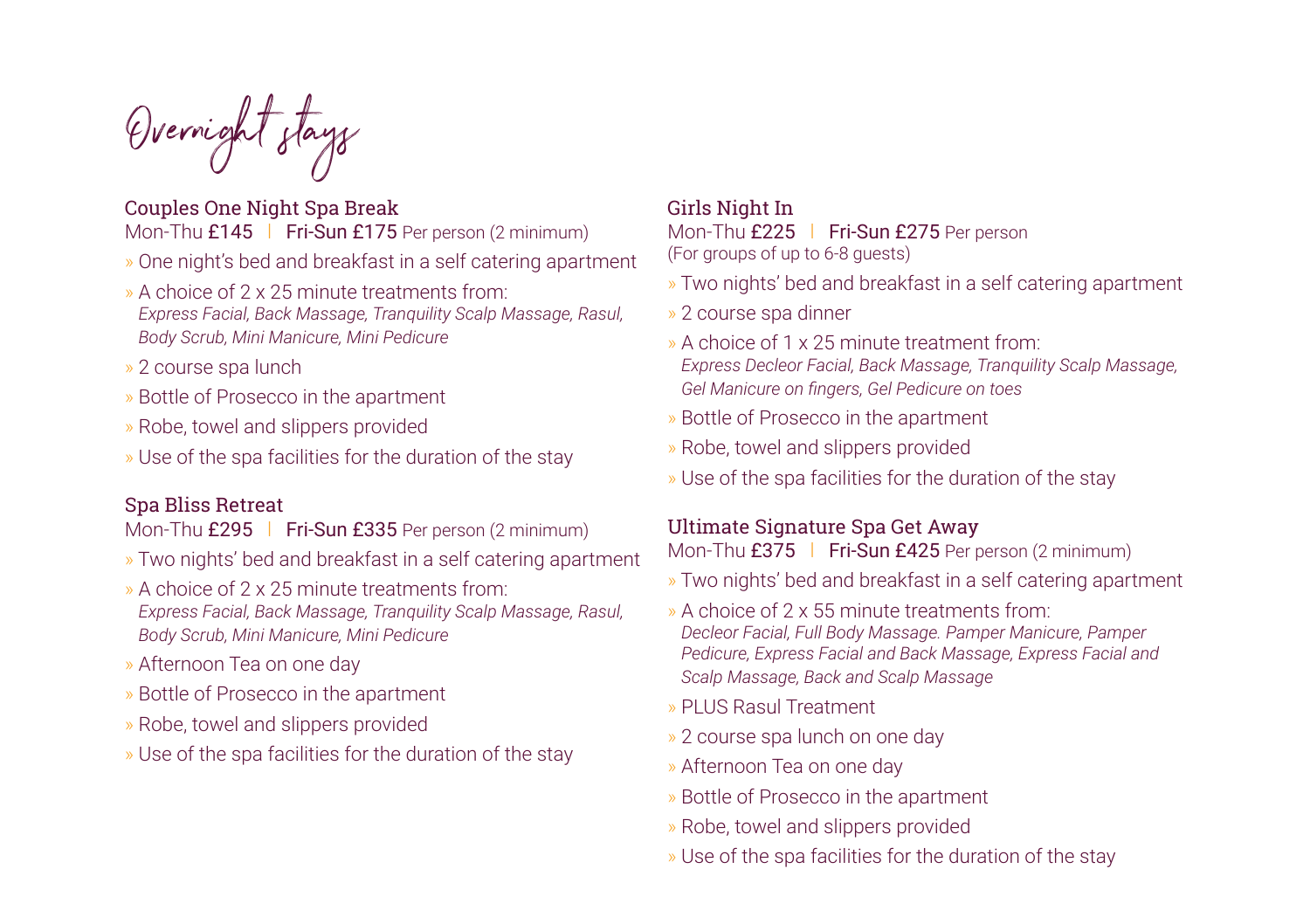Spa days

Stocks Hall Signature Spa Day Mon–Thu £190 l Fri–Sun £205

Arrival: 09:30 Depart: 20:00

Relax in our Spa with our most luxurious Spa Day;

- » Coffee and Danish on arrival
- » Use of the spa facilities
- » Choice of two 55 minute treatment from the following: *Decleor Facial, Decleor Full Body Massage, Pamper Manicure, Pamper Pedicure*
- » 30 minute in our Rasul
- » Two course light lunch with a glass of prosecco
- » £10 retail voucher to be used against any Decleor or OPI product

# Stocks Hall Indulgence Spa Day

Mon-Thu £120 | Fri-Sun £135

Arrival: 10:00 Depart: 19:00

Indulge in our afternoon tea inspired Spa Day;

- » Use of the spa facilities
- » Choice of two x 25 minute treatment from the following: *Decleor Facial, Decleor Back Massage, Decleor Tranquility Head Massage, Express Manicure, Express Pedicure*
- » Afternoon tea
- » £10 retail voucher to be used against any Decleor or OPI product

## Stocks Hall Pure Bliss Spa Day Mon–Thu £100 l Fri–Sun £115

Arrival: 10:00 Depart: 18:00

Relax with a feeling of complete bliss with our Bliss Spa Day;

- » Use of the spa facilities
- » Choice of one 25 minute treatment from the following: *Decleor Facial, Decleor Back Massage, Decleor Tranquility Head Massage, Express Manicure, Express Pedicure*
- » Two course light lunch
- » £10 retail voucher to be used against any Decleor or OPI product

#### Twilight Spa Package (from 4.30pm) Mon–Thu £60 l Fri–Sun £75

Arrival: 16:30 Depart: 21:00

Relax and unwind with our evening spa:

- » Use of the spa facilities
- » Choice of one 25 minute treatment from the following: *Decleor Facial, Decleor Tranquility Head Massage, Express Manicure, Express Pedicure*
- » £10 retail voucher to be used against any Decleor or OPI product
- \*Add a 2 course meal in our bistro for £14pp

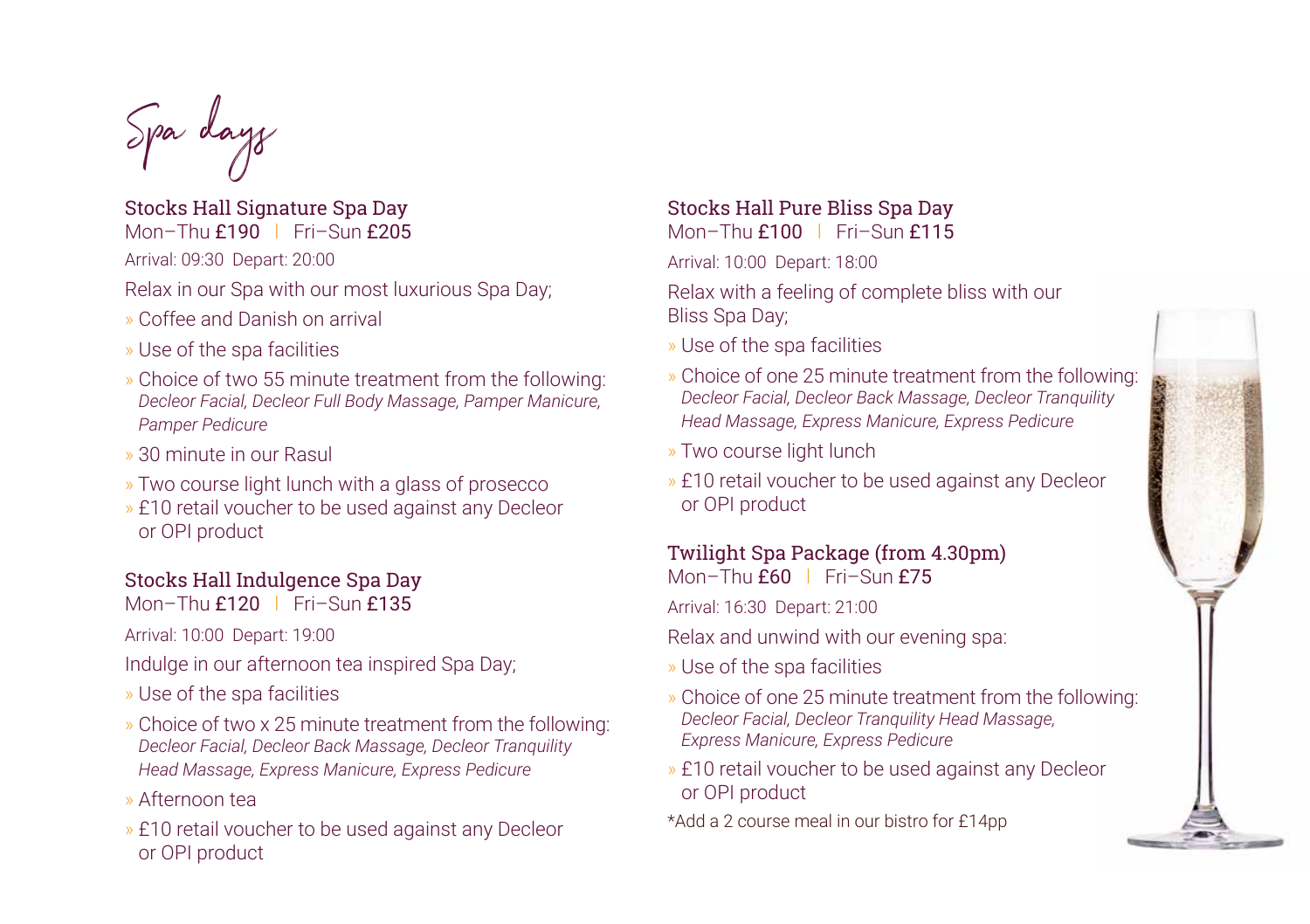



# Enhance your Thermal Experience.

Organic mineral mud is applied to the body before relaxing in a traditional steam room. Let the muds deep cleanse, exfoliate and nourish the skin before the gentle rain shower washes it away. Even better when enjoyed with friends!

1 person 30 mins £30 2 persons 30 mins £50

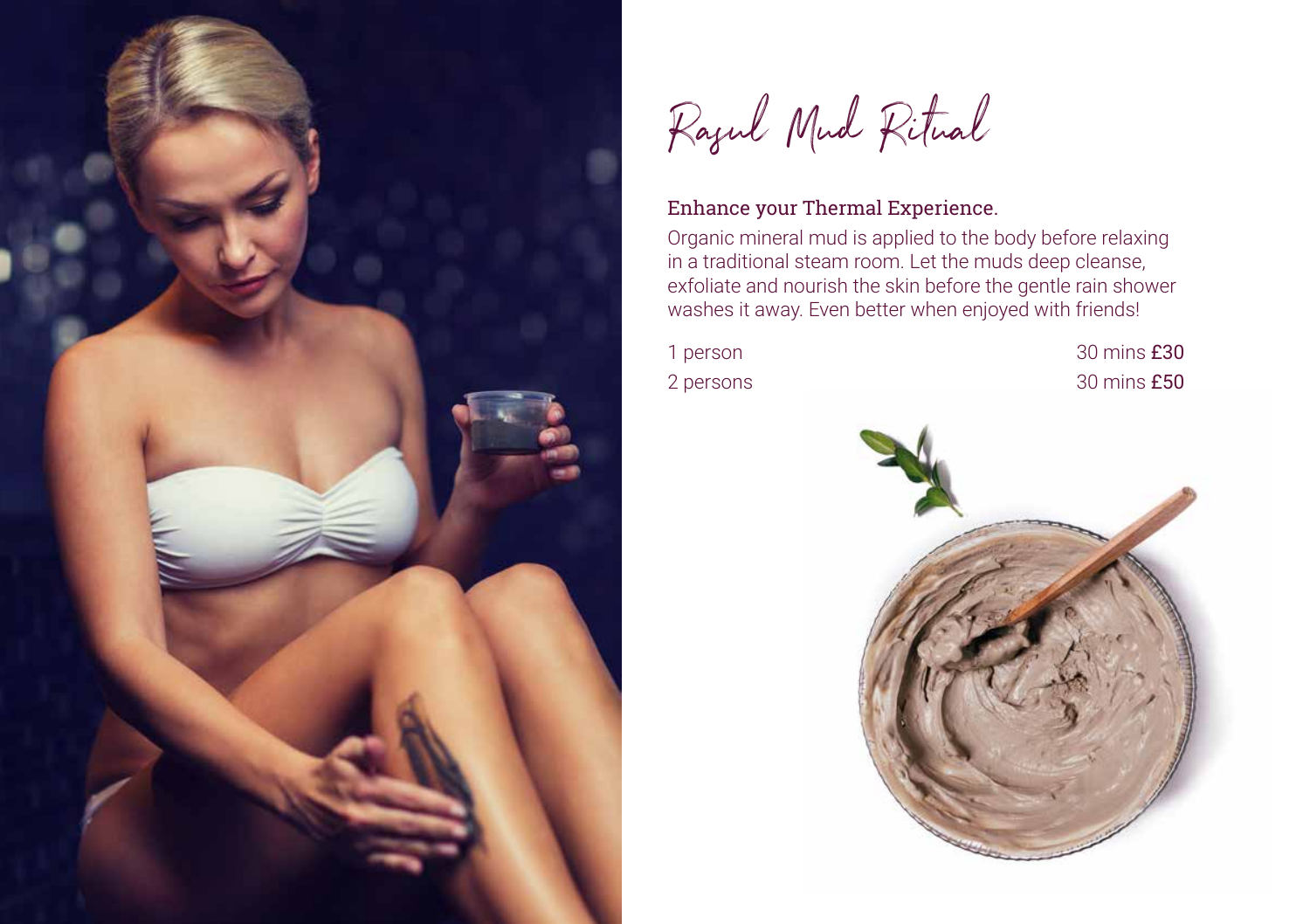Massage

# Aromatherapy Relaxation Body Massage

55 mins (Full Body) £70 | 25 mins (Back) £35

Discover the power of Aromatherapy with Decléor. This destressing signature body massage with a warm, aromatic balm containing essential oils of Jasmine, Sandlewood and Ylang Ylang leaves you relaxed, harmoniously balanced and brings a sense of well-being.

## Bamboo Tension Release Massage

55 mins (Full Body) £70 | 25 mins (Back) £35

Relieve daily tension with this massage using natural bamboo and firm pressures to instantly alleviate tight muscles helping to stimulate blood circulation for an enhanced warming effect. The aromatherapy massage balm with Eucalyptus, Rosemary & Niaouli Essential Oils will help to protect the skin from dryness and help your skin feel truly cocooned and nourished for a relaxing scented moment.

# Body Workout

55 mins (Full Body) £70 | 25 mins (Back) £35

An expert sculpting massage targeted to help contour the body. Essential oils of Lemon, Peppermint and May Chang help to restore firmness and elasticity leaving the skin texture refined. This highly effective firming massage will leave your skin feeling toned.

## Radiant Mum To Be 55 mins £70

Pregnancy can take its toll on your body so relax and let a highly trained therapist safely and gently treat you to a nurturing and indulgent experience. This blissful face and body treatment includes bespoke gestures created specifically for pregnancy including a relaxing back massage plus tension releasing leg massage to lighten 'heavy' legs. A hydrating tummy mask to actively help hydrate the skin and encourage elasticity will be applied followed by a skin-brightening facial ensuring you look as glowing as you feel.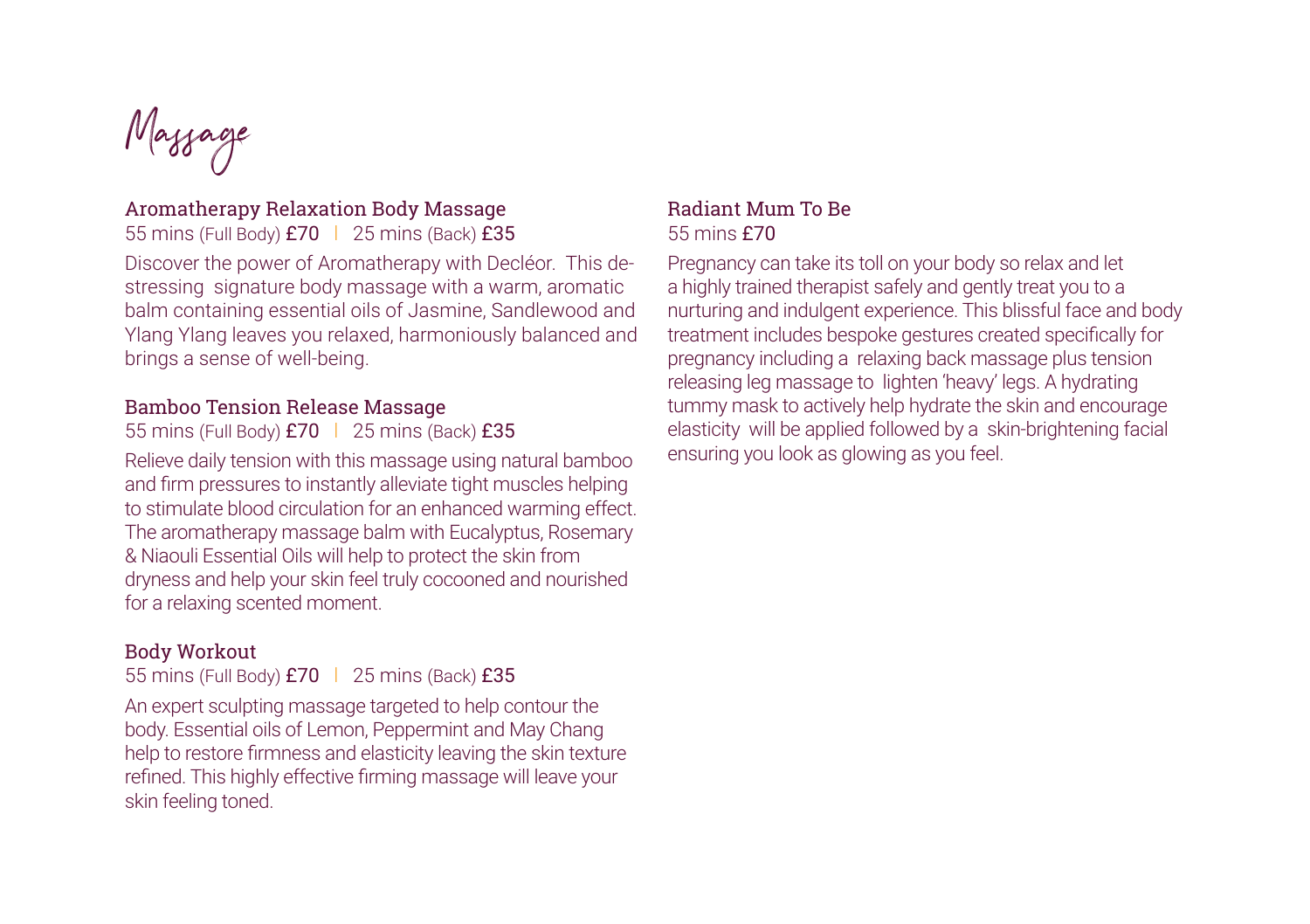Body Treatments

Body Wrap £50 Includes exfoliation

Bondi Sands Cream Tan with Exfoliation £35 Patch Test Required

Bondi Sands Application £20 Patch Test Required

Why not add on use of our facilities?

Only £20 for 3 hours use of all facilities\*

\* Towels, robes, and slippers not included

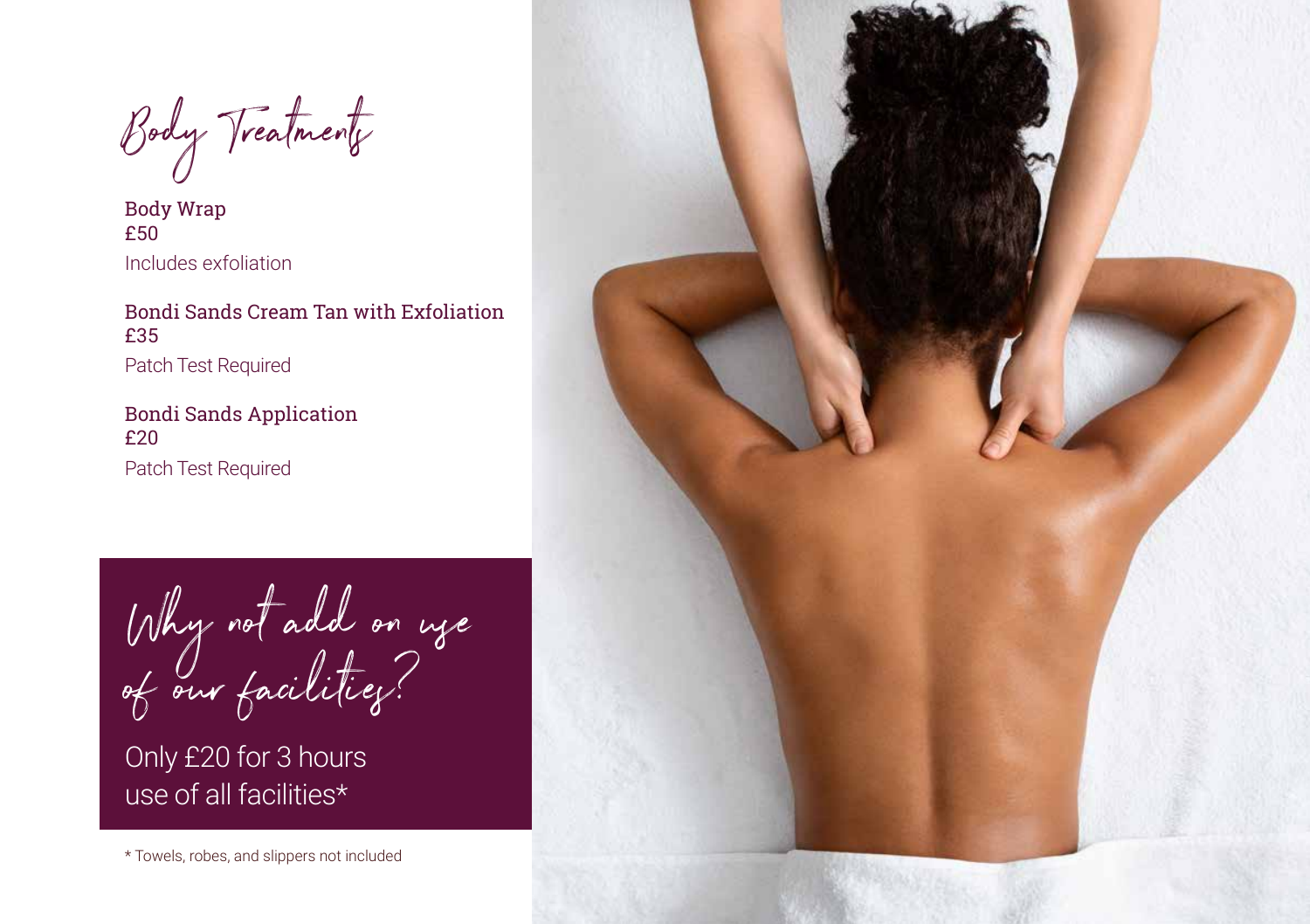Saltability Himalayan Salt Stone Massage

# Nourish your body with 84 naturally occurring minerals & salts.

How does a Himalayan Salt Stone Massage differ from traditional hot stone massage?

From the Primal Sea, where all life originated, Himalayan salt provides added benefits.

# Himalayan Salt Stone Massage

- » Alkalizes the skin
- » Is full of minerals to replenish the body
- » Lightly exfoliates the skin
- » Is highly relaxing
- » Balances and neutralizes the ill effects of the toxic frequencies we live with every day.

Back Massage 25 mins £40 Full Body Massage 55 mins £70

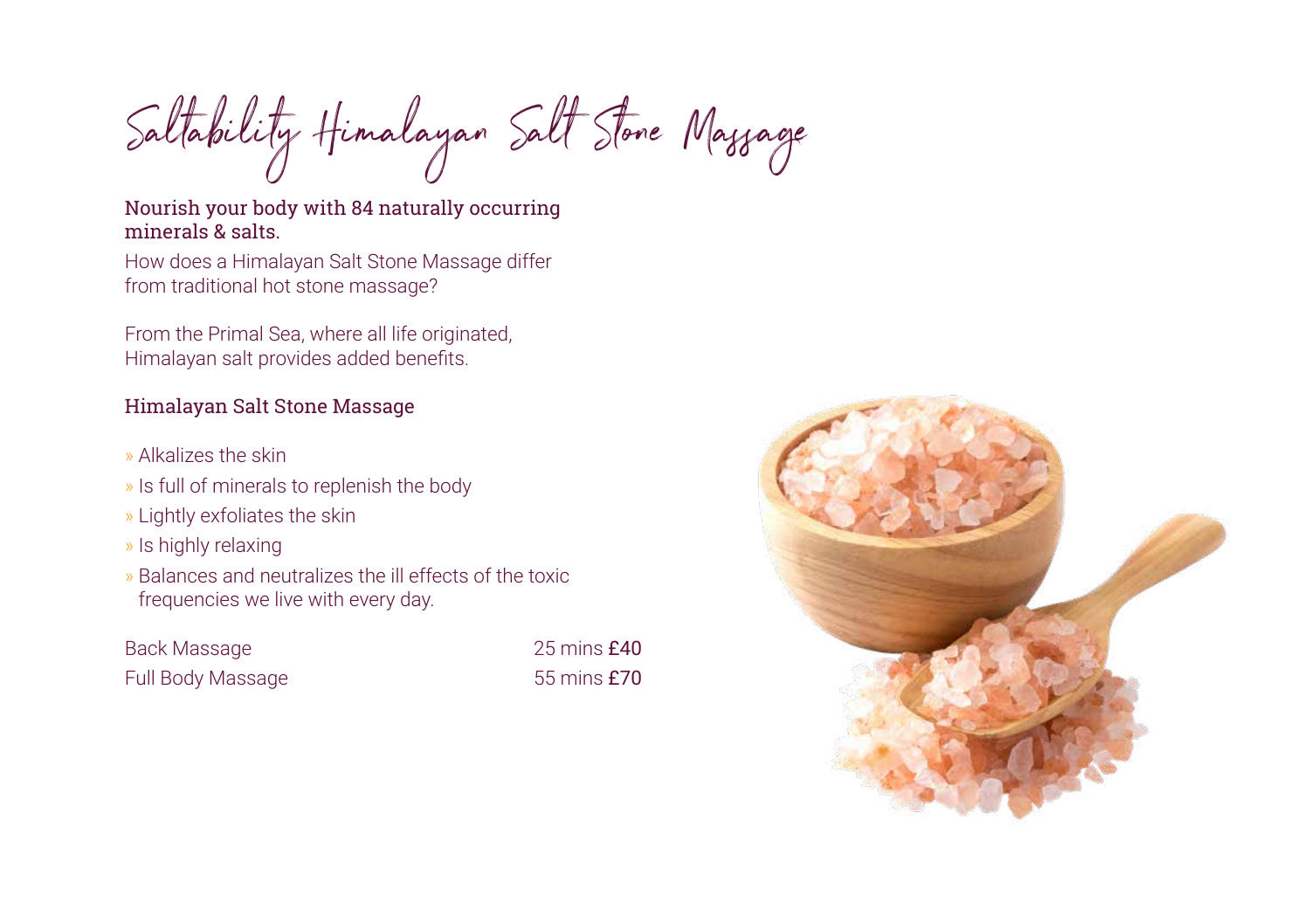

Facials

## Aromatherapy Face Massage 55 mins £70 l 25 mins £35

Stress simply melts away thanks to this deeply relaxing aromatherapy massage. The skin will feel softly cocooned as is left deep cleansed, perfectly replenished and glowing with vitality.

#### Lifting Aromatherapy Face Massage 55 mins £70 l 25 mins £35

This deeply relaxing, toning and firming aromatherapy face massage is ideal for those wanting to destress plus target the signs of ageing.

### Skin Workout 55 mins £70 l 25 mins £35

A unique anti ageing targeted massage combining flow and rhythm focuses on the power of repetition for a true workout for the skin. Powerful Key Aromessences and balms will be selected to give targeted results for skin that's looks smoother, firmer, sculpted and luminous.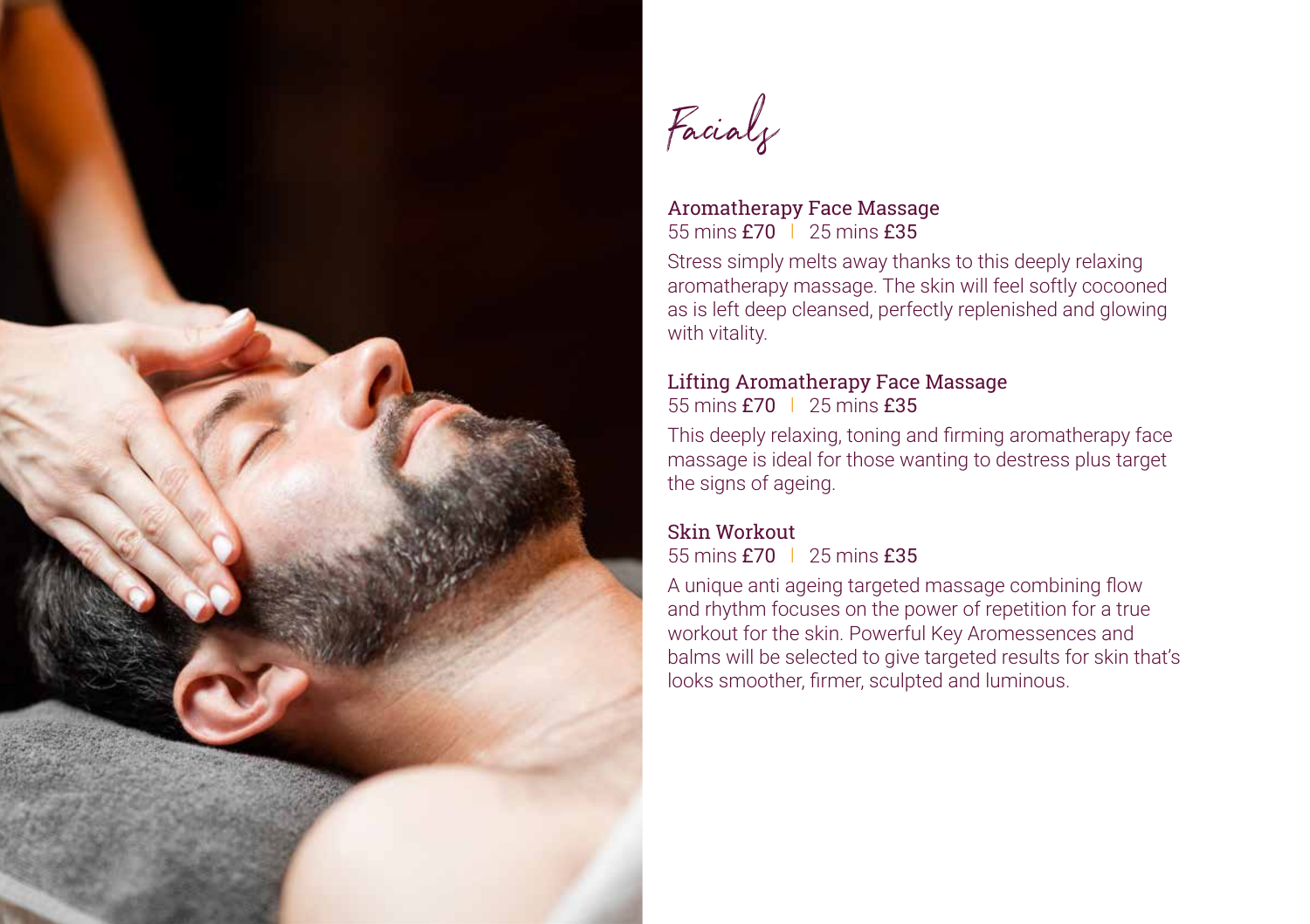Face & Body Scruby

Energising Face & Body Scrub Full body & Back Massage 55 mins £70.00 Full body scrub & moisture 35 mins £35.00

A scrub combining essential oils and select botanicals for the face and body are used to exfoliate and smooth the skin leaving it in supreme condition. A hydrating body milk will reveal skin that's beautifully nourished and velvety soft. A good "add on" for all body massage treatments.

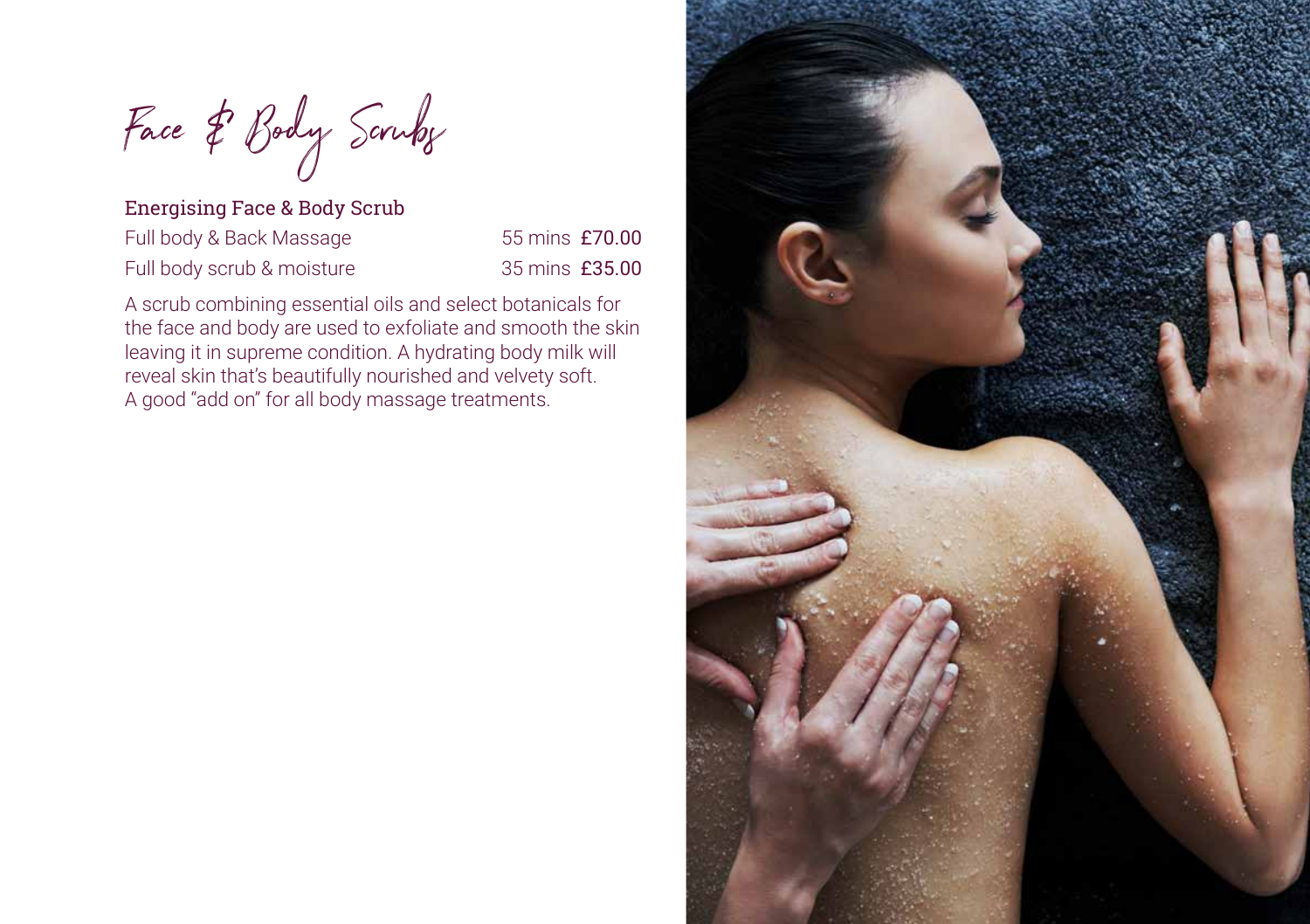Hands & Feet

## OPI ProSpa - Inspired by Facial Skincare. Perfected for Hands & Feet

OPI ProSpa introduces the first and only professional salon skincare line that brings the quality and efficacy of facial skincare to premium products developed specifically for hands & feet. Formulated with Cupuacu superfruit containing 9 essential fatty acids providing unparalleled moisture and anti-ageing effects. White tea extracts that help prevent breakdown of collagen and elastin result in younger looking hands and feet, complete with our NEW long lasting Infinite Shine Polish.

# GelColor by OPI

Treat your hands or feet to OPI Gel Color! Goes on like a polish, cures like a gel, no drying time and lasts up to 2 weeks. All in your favourite OPI shades.

| <b>Gel Application</b>                                                  | 45 mins £35 |
|-------------------------------------------------------------------------|-------------|
| <b>GelColor removal &amp; Reapplication</b>                             | 45 mins £38 |
| GelColor removal                                                        | 20 mins £15 |
| Pamper Manicure OR Pedicure                                             | 60 mins £50 |
| Luxury Manicure OR Pedicure<br>(including foot mask and heated booties) | 75 mins £65 |

# Infinite Shine

| Shape & Paint                          |
|----------------------------------------|
| Pamper Manicure OR Pedicure            |
| Luxury Manicure OR Pedicure            |
| (including hand mask and heated mitts) |

 $25$  mins  $f20$ 55 mins £38  $75$  mins  $f49$  Gel Application with BIAB 60 mins £39 (To help strengthen nails.)

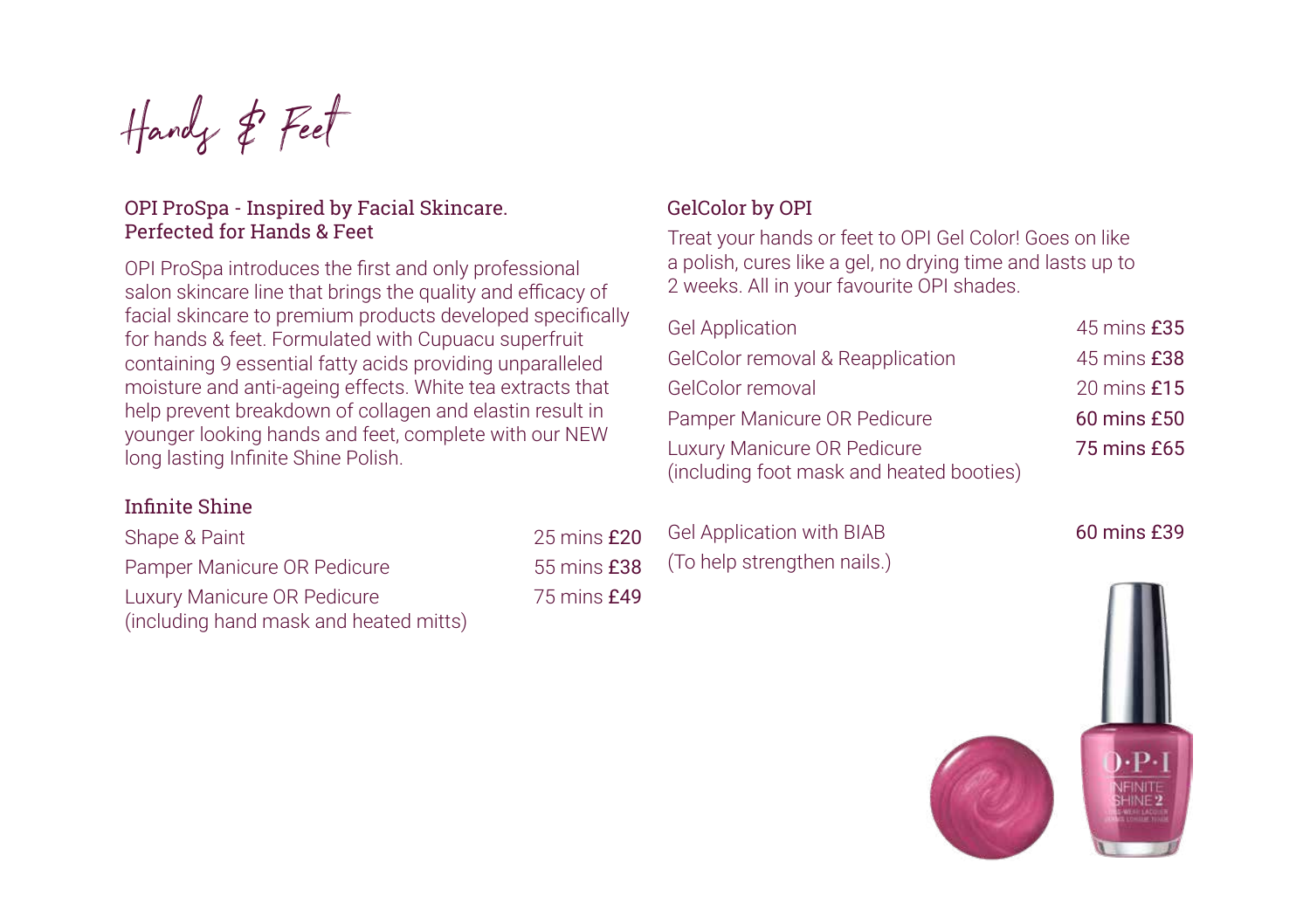The Essentials

| Eyes                                           |                           | Hair Removal                   |     |
|------------------------------------------------|---------------------------|--------------------------------|-----|
| Classic Lashes                                 | Full Set £35 / Infill £20 | $\frac{1}{2}$ Leg Wax          | £26 |
| <b>Hybrid Lashes</b>                           | Full Set £40 / Infill £25 | Full Leg Wax                   | £32 |
| <b>Russian Lashes</b>                          | Full Set £45 / Infill £30 | <b>Bikini Line</b>             | £19 |
|                                                |                           | Underarm Wax                   | £12 |
| <b>Brow Wax</b>                                | £14                       | Upper Lip or Chin              | £9  |
| Brow Tweeze/Reshape                            | £14                       | Lip and Chin                   | £14 |
| <b>Brow Tint</b>                               | £12                       | Arms                           | £26 |
| Brow Wax & Tint                                | £19                       | 1/2 Leg Wax, Underarm, Bikini  | £42 |
| Lash Tint                                      | £24                       | Full Leg Wax, Underarm, Bikini | £47 |
| Lash Tint & Brow Tint                          | £28                       |                                |     |
| Lash Lift*                                     | £30                       | Intimate waxing                |     |
| *Patch Test Required - 24-48hrs before arrival |                           | <b>Bikini</b>                  | £19 |
|                                                |                           | G-string                       | £25 |
|                                                |                           | <b>Brazilian</b>               | £29 |
|                                                |                           | Hollywood                      | £35 |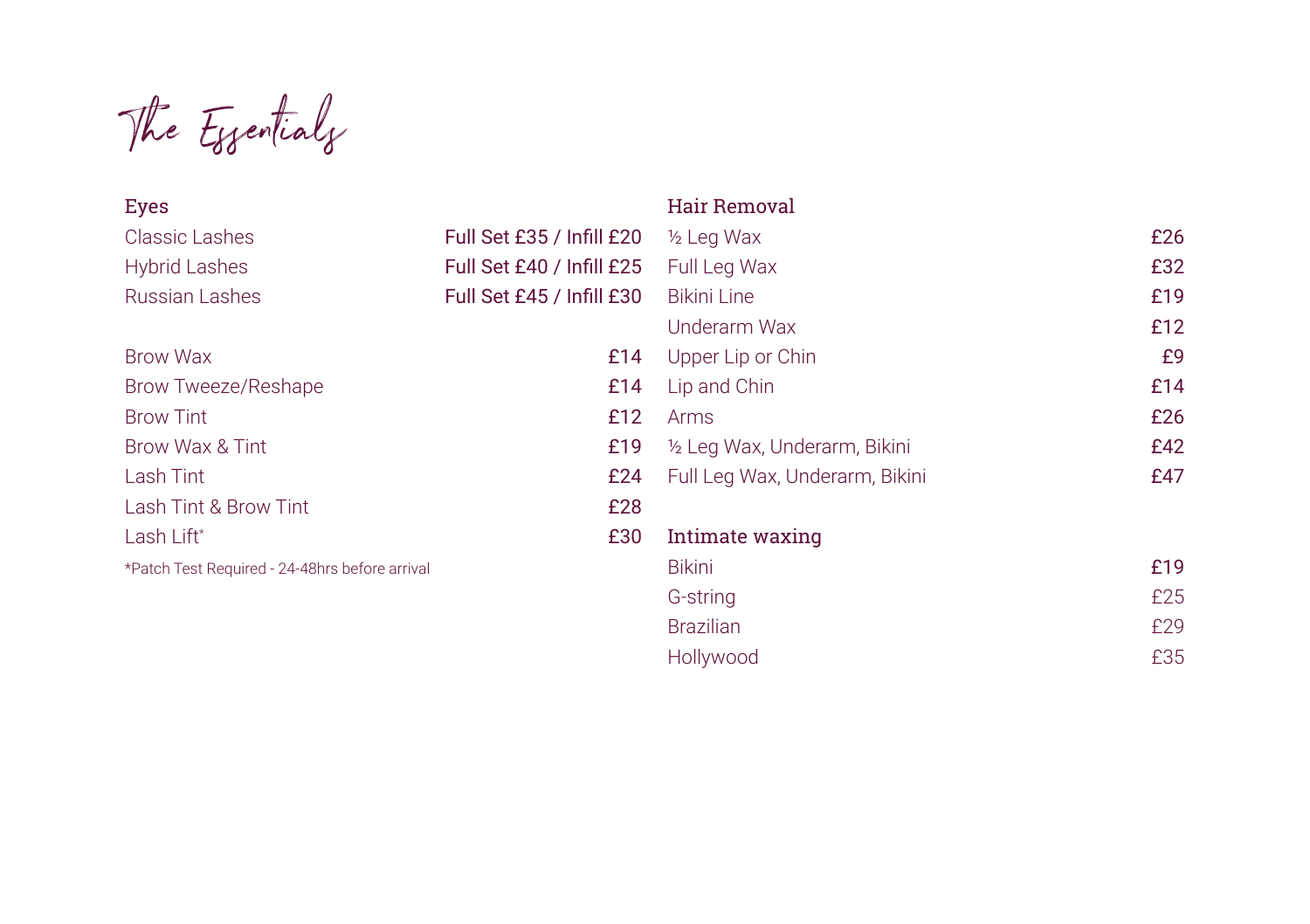Information

#### How To Book

Stocks Hall Spa is reserved for the use of adults (16 years and over). To ensure your preferred date, time and service is available we recommend booking well in advance. Our Spa Reservations Team are available during our opening hours on 01704 778060 or email spa@stockshallspa.co.uk

#### Spa Treatments

To allow you to fully relax prior to your treatment, we encourage you to arrive 10 minutes prior to your scheduled appointment time. All appointment times include consultations and aftercare advice. Please be advised that late arrivals will result in the treatment time being shortened accordingly.

#### Health Conditions

We ask that you kindly advise us of any health conditions, allergies or injuries prior to your arrival so that we can ensure that our facilities and treatments are suitable for you.

#### **Pregnancy**

We welcome expectant mums into our spa after the first 12 weeks of pregnancy. We strongly advise against using any extreme heat and/ or hydrotherapy facilities. Please allow our spa team to guide you in selecting which treatments are most suitable during this special time.

#### Terms & Conditions

We respectfully request that you peruse our full terms and conditions, a copy of which is available on our website, before you visit.

#### Payment & Cancellation Policy

All spa reservations require full payment upon booking. Please provide us with a minimum of 24 hours' notice if you are unable to make your reservation and we will be happy to reschedule. Otherwise we reserve the right to charge the full amount of the reservation.

#### Prices

All prices may be subject to change without prior notice.

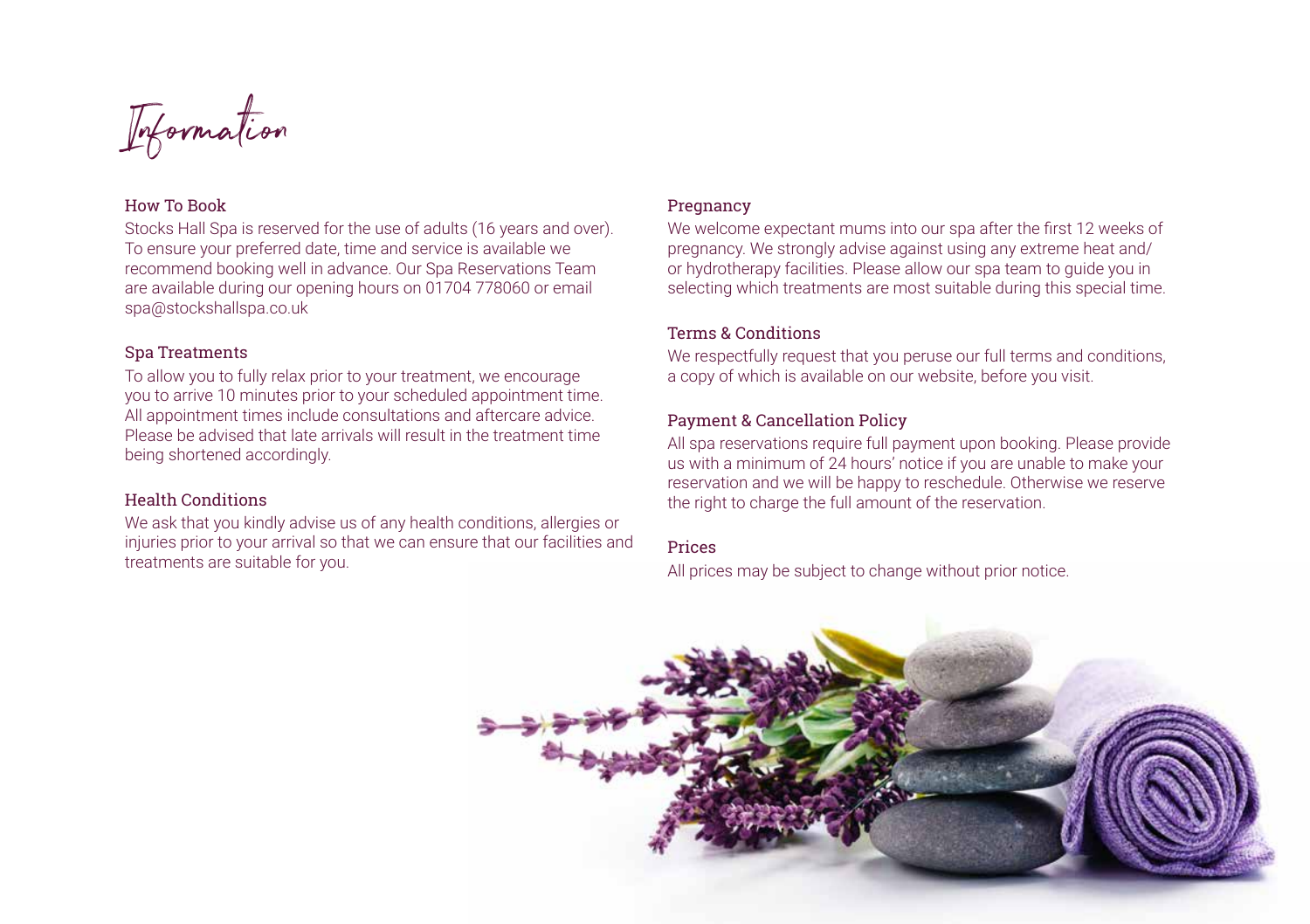Gift Vouchery

Treat someone you love to one of our gift vouchers.

You can purchase individual treatments, one of our luxurious spa days or even just a specific voucher value.

Available to purchase at the Spa reception.